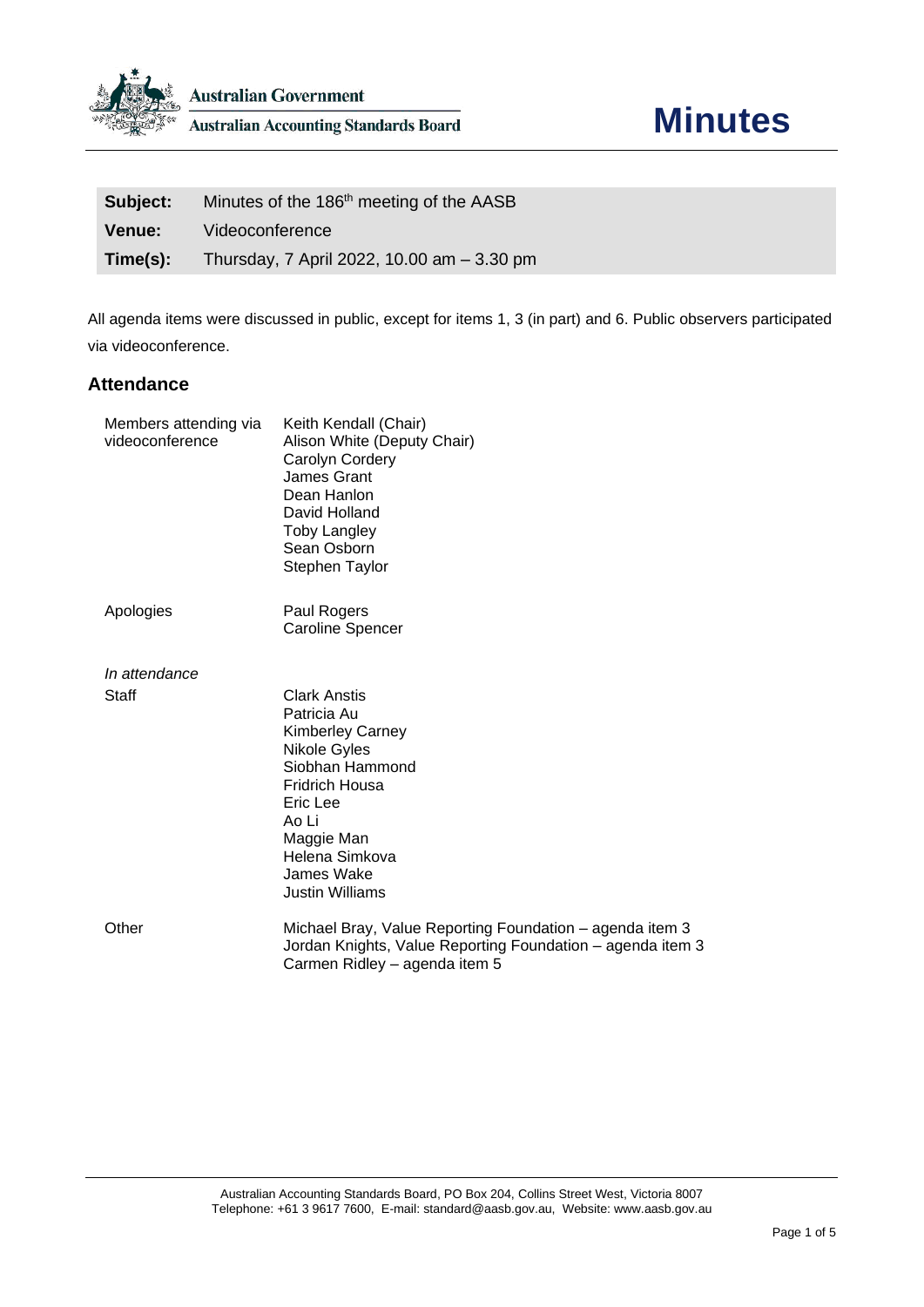

# **Agenda and Chair's Report**

Agenda Item 1 – discussed in private

The Chair noted the significant items on the agenda and provided the Board with an update on recent and future activities.

# **Apologies, Declarations of Interest, Minutes and Approvals Out of Session**

Agenda Item 2

#### *Apologies*

Apologies were noted from Paul Rogers and Caroline Spencer.

#### *Declarations of Interest*

Members indicated that, in the normal course of their day-to-day professional responsibilities, they deal with a broad range of financial reporting issues. Members have adopted the standing policy in respect of declarations of interest that a specific declaration will be made where there is a particular interest in an issue before the Board.

There were no specific declarations for this meeting.

### *Minutes*

The Board approved the minutes of the one hundred and eighty-fifth meeting, held on 23-24 February 2022, incorporating an editorial amendment on agenda item 12, Supply Chain Financing.

### *Approvals Out of Session*

The Board noted the out-of-session approval of the following document since the previous meeting report:

• AASB 2022-1 *Amendments to Australian Accounting Standards – Initial Application of AASB 17 and AASB 9 – Comparative Information*.

### **Sustainability Reporting**

#### Agenda Item 3

### *ISSB Exposure Drafts Education Session* – discussed in private

Michael Bray and Jordan Knights from the Value Reporting Foundation presented to the Board on the Exposure Drafts recently released by the International Sustainability Standards Board (ISSB) of the IFRS Foundation: ED/2022/S1 [Draft] IFRS S1 *General Requirements for Disclosure of Sustainability-related Financial Disclosures* and ED/2022/S2 [Draft] IFRS S2 *Climate-related Disclosures*. No decisions were made.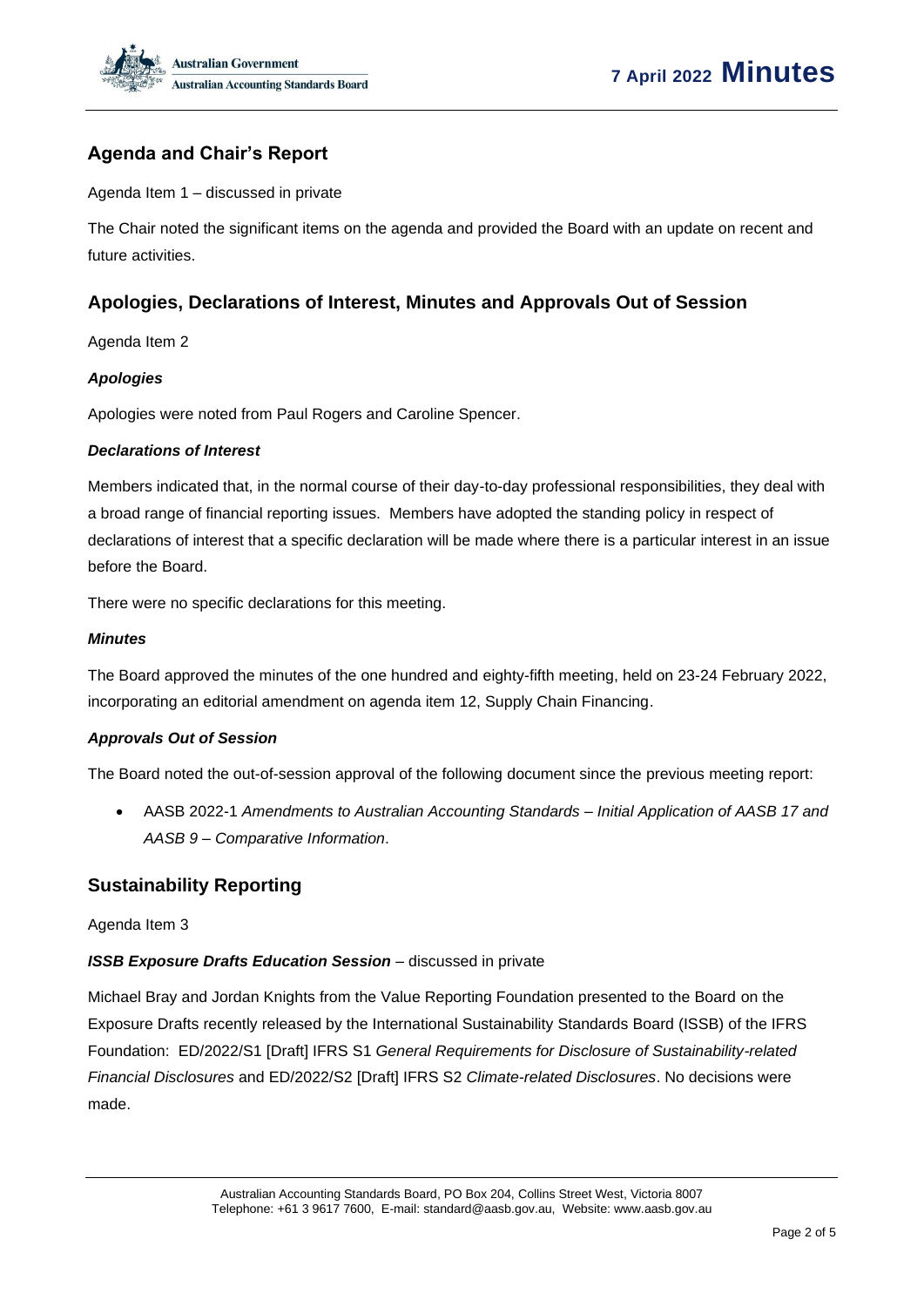### *Sustainability Reporting Project*

The Board discussed the objective of a project on sustainability reporting. It made a preliminary decision to focus on the development of reporting requirements for sustainability-related financial information, which is consistent with the proposed work of the ISSB.

In order to inform any possible future development of a separate suite of Australian sustainability reporting standards by the Board, it decided to publish an Exposure Draft to consult on the ISSB's Exposure Drafts . The Board decided to publish these Exposure Drafts in Australia to:

- (a) gather feedback to assist the Board to provide input into the ongoing work of the ISSB; and
- (b) inform the Board as to the appropriateness of and support for its proposed approach to sustainabilityrelated financial reporting in Australia.

The Board appointed a sub-committee to finalise the ED for publication. The ED is expected to be issued shortly with a comment deadline of 15 July 2022. (The ISSB's comment period closes on 29 July 2022.)

A draft project plan will be considered at its next meeting.

Action: Staff

Sub-committee

## **Not-for-Profit Private Sector Financial Reporting Framework**

### Agenda Item 4

The Board decided to include the following proposals in the Discussion Paper (DP) on Tier 3 reporting requirements for not-for-profit (NFP) private sector entities.

#### *Impairment of non-financial assets*

Tier 3 reporting requirements should require:

- (a) inventories generally to be measured at the lower of cost and net realisable value; and
- (b) inventories held for distribution to be measured at cost, adjusted when applicable for a loss of service potential.

For non-financial assets other than inventory, the Board decided to propose the following impairment model:

- (a) only assets subsequently measured at cost or deemed cost should be subject to impairment testing;
- (b) a Tier 3 entity should be required to consider whether assets are impaired only when they have been physically damaged or when their service potential might have been affected adversely by a change in the entity's strategy or changes in external demand for the entity's services;
- (c) an asset would be impaired if its carrying amount exceeded its recoverable amount. An asset's recoverable amount is the higher of its fair value less costs of disposal and its value in use. However,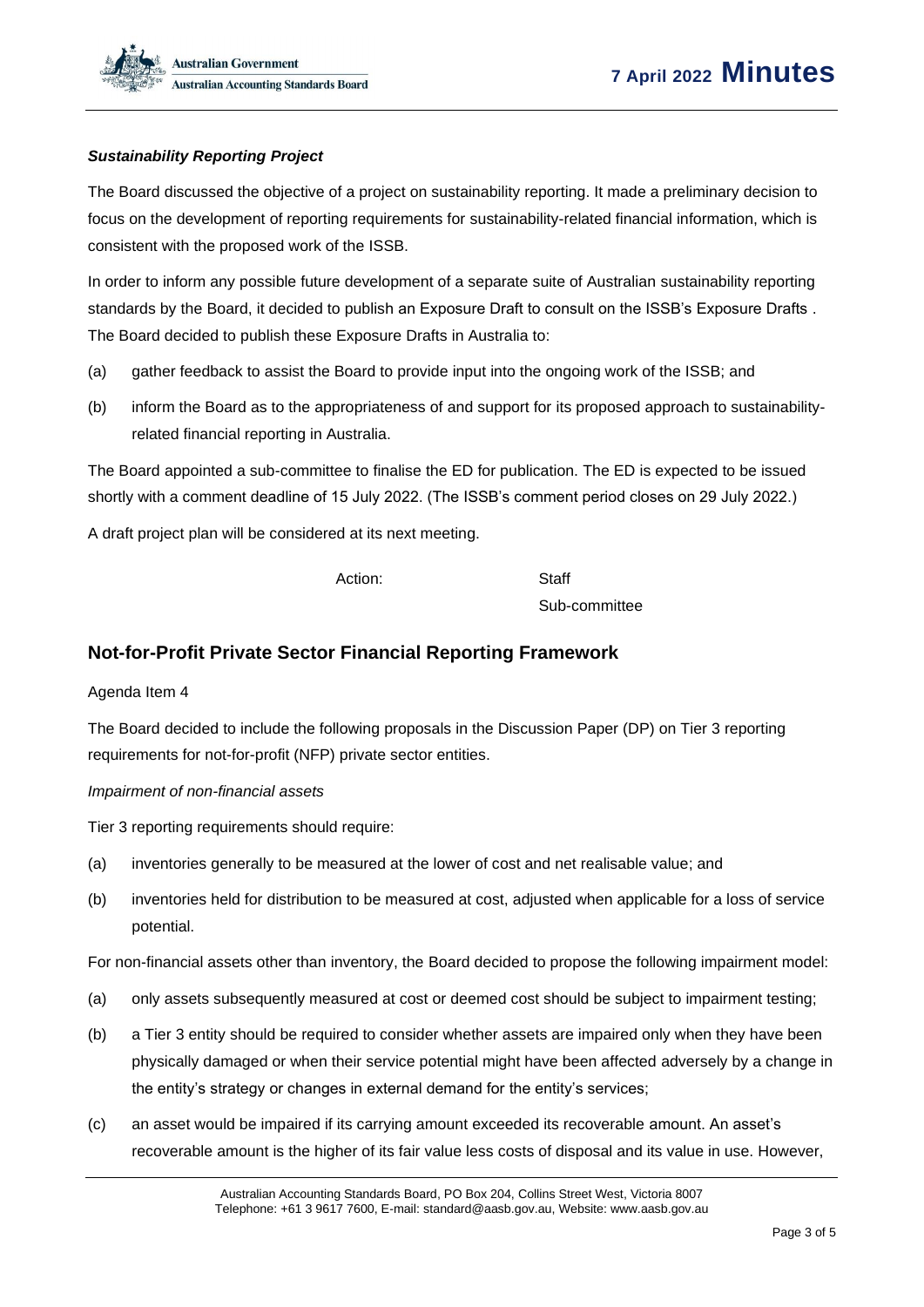the proposed impairment model will include a rebuttable presumption that fair value less costs of disposal is expected to be the most appropriate measure of an asset's recoverable amount because non-financial assets are generally not held by NFP entities for the purpose of generating cash flows;

- (d) assets that do not generate cash flows that are largely independent of those from other assets can be grouped into cash-generating units; and
- (e) the impairment model will not include specific requirements relating to reversing previously recognised impairment losses.

### *Initial measurement of assets acquired for significantly less than fair value*

Tier 3 reporting requirements for the initial measurement of assets acquired for significantly less than fair value should allow an entity an accounting policy choice, supplemented by appropriate disclosures, for the measurement of:

- (a) inventory at cost or current replacement cost; and
- (b) other non-financial assets at cost or at fair value in accordance with AASB 13 *Fair Value Measurement*.

### *Volunteer services*

A Tier 3 entity should be permitted, but not required, to recognise volunteer services received, or a class of volunteer services, if the fair value of those services can be measured reliably.

Action: Staff

# **Income-of Not-for-Profit Entities – Narrow-Scope Amendments**

### Agenda Item 5

The Board decided to proceed with the following proposals in ED 318 *Illustrative Examples for Income of Not-for-Profit Entities and Right-of-Use Assets arising under Concessionary Leases*:

- (a) to add Illustrative Example 7A to AASB 15 *Revenue from Contracts with Customers*, to clarify the accounting for upfront fees; and
- (b) regarding the accounting policy choice in AASB 16 *Leases* to initially measure a class of concessionary right-of-use assets at cost or fair value:
	- (i) to retain the accounting policy choice on an ongoing basis for not-for-profit private sector lessees; and
	- (ii) to defer consideration of the accounting policy choice for not-for-profit public sector lessees until the Board decides on any additional guidance for measuring the fair value of ROU assets under concessionary leases. This decision would be made after considering the outcomes of the